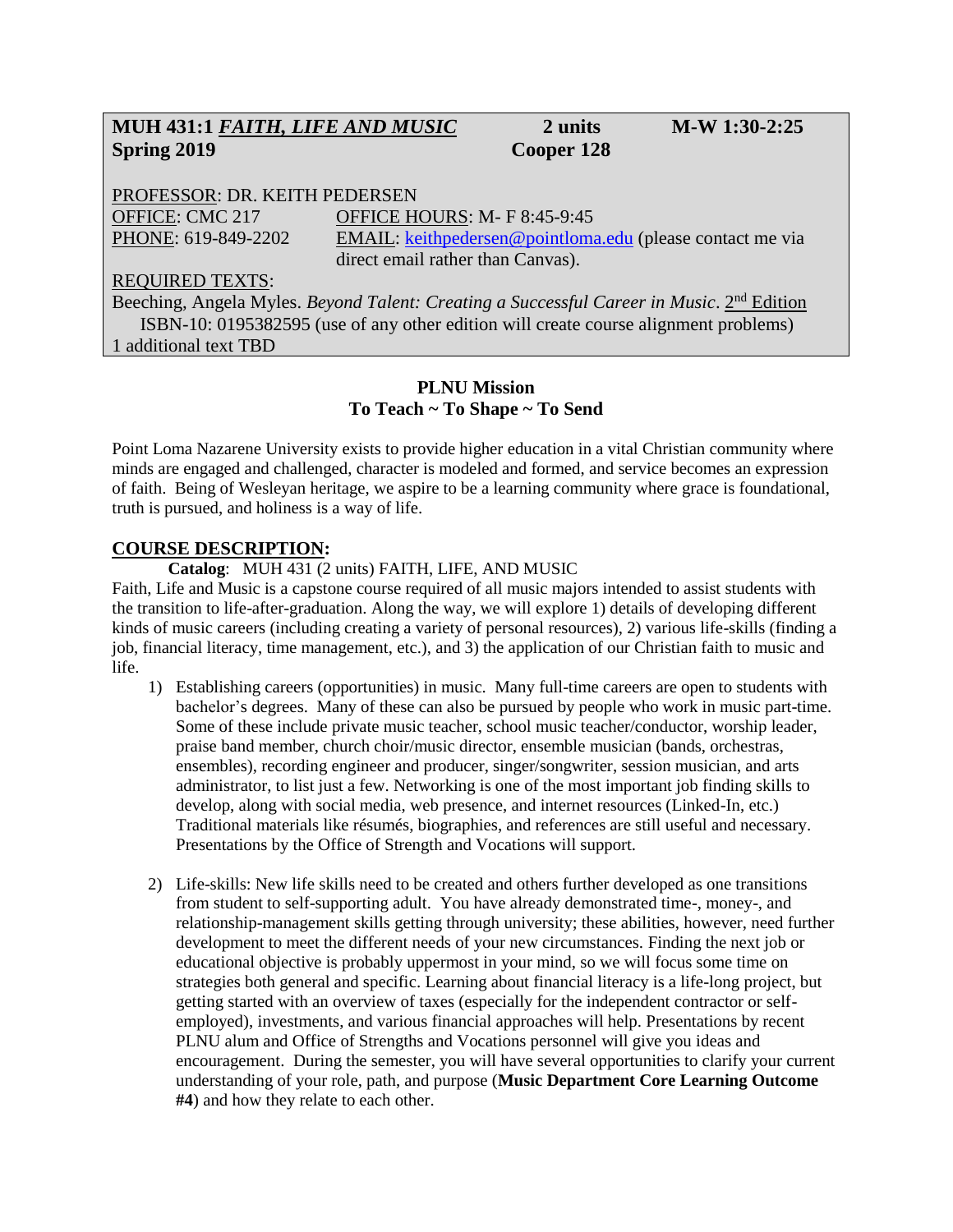3) In support of PLNU's institutional mission, we will also grapple with the interaction of a personal faith with music careers on both practical and philosophical levels. While each of us must develop our own understanding of how this works out in our individual lives, through reading and class-discussion the ideas of others can help us refine our own commitments. The course will culminate with an essay outlining the ways in which students believe their faith will shape their lives as both disciples and musicians.

The course will examine source readings concerning the development of various musical careers as well as the integration of faith and music vocations. Students will be challenged to evaluate the influence of Christian faith upon their own individual music discipline. Class content will also include an overview of diverse musical professions and the ways in which faith and music intersect in the pursuit of calling. The course

**Prerequisite:** Senior class standing, or consent of instructor.

**Position of course in college curriculum:** This course is required of all music majors and intended to be taken during the final year of undergraduate study. Philosophically, the course provides an opportunity to explore fundamental issues concerning the integration of Christian faith into the work of practicing musicians. Practically, the course explores different aspects of the musician's transition into post-university life including career options like employment or graduate school as well as personal development issues regarding finances, time management, goal setting, leadership, and more.

# *Institutional Learning Outcomes*

#### **Context: Learning, Informed by our Faith in Christ**

**ILO #1:** Students will acquire knowledge of human cultures and the physical and natural world while developing skills and habits that foster life-long learning

#### **Context: Growing, In a Christ-Centered Faith Community**

**ILO #2:** Students will develop a deeper and more informed understanding of self and others as they negotiate complex environments

#### **Context: Serving, In a Context of Christian Faith**

**ILO#3:** Students will serve locally and/or globally in vocational and social settings

# *Departmental Student Learning Outcomes*

This course specifically addresses Music Department Core Student Learning Outcome #4: **Develop and articulate a clear application of the concepts of calling, role, path and purpose as they apply to the field of the music discipline.**

## **COURSE OBJECTIVES (Course Learning Outcomes):**

- 1. Students will develop self-knowledge of their abilities, goals and direction resulting in a clear articulation of aligned role-path-purpose that will both define a higher mission and describe concrete steps (immediate and long-term) to achieve their purpose.
- 2. Students will articulate an understanding of broad categories of the professional roles filled by career musicians and the career paths that customarily prepare for those roles.
- 3. Students will develop a professional portfolio of promotional material that includes a professional résumé, completed grad school applications, letters of recommendation, and various publicity materials (*e.g.* elevator speech, biography, business card, and LinkedIn account).
- 4. Students will develop and demonstrate networking skills by creating questions for and completing interviews with five mentor/models.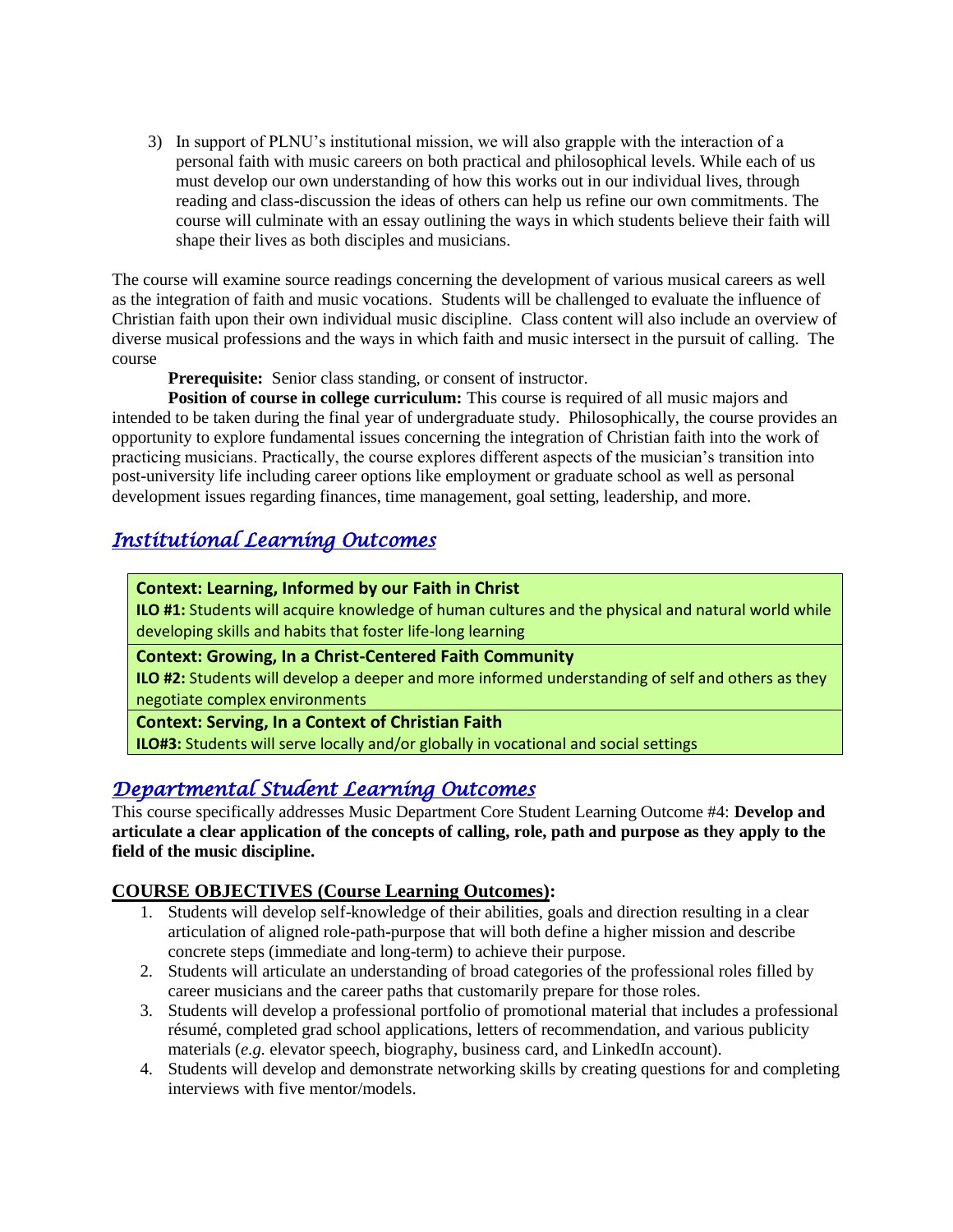- 5. Students will demonstrate an understanding of more advanced life-skills including job search, time-management, prioritizing, financial literacy and taxes.
- 6. Students will create a personal narrative that articulates an understanding and application of the course's three central themes of role, path, and purpose. As part of this process, students will create a proposed 5-year path plan that leads toward a desired professional role. This material will be prepared in essay form and then summarized in an oral presentation given in lieu of a final exam.

## **METHODS USED IN THE COURSE**:

#### Students will

- Complete readings as assigned
- Participate in class discussion and activities (participation is vital)
- Complete frequent writing assignments (due prior to start of class via Canvas)
- Complete Projects (resumé, grad school-competition-grant applications, practice interviews, portfolio preparation, etc.)
- Interview 6 professional practitioners (people who get paid because of their music degree)
- Observe and take notes on guest presentations in class from PLNU music graduates
- Assemble a resource portfolio/binder of projects, class handouts, contacts, interviews and essays
- Write and present an extended essay on the integration of your personal faith experience with your current understanding of your vocational calling. The essay should discuss your desired professional role, your current vocational path of educational and professional experiences, and any over-arching sense of purpose that you believe is directing your life (see additional details in rubric on Canvas).

## **COURSE REQUIREMENTS, POLICIES & GUIDELINES:**

See official supplement to syllabus in Canvas "Course Resources" Module.

## **COURSE EVALUATION:**

Your work will not be graded on a curve. A traditional US scale will be used  $(+)$  and  $-$  grades are divided at 7 and 3 points).

- **A** indicates exceptional work: 90+pts. **D** indicates minimally passing work: 60+pts.<br> **B** indicates unsatisfactory work: 60>pts.
- 
- 
- 
- **C** indicates acceptable work: 70+pts.
- **indicates unsatisfactory work: 60>pts.**

| Your grade will be based on the quality of your work in these areas:               | Points |
|------------------------------------------------------------------------------------|--------|
| Course Assignments<br>$\bullet$                                                    | 25     |
| <b>Essays</b>                                                                      | 15     |
| Class Participation (including attendance and reflecting preparation)<br>$\bullet$ | 15     |
| <b>Final Essay</b>                                                                 | 25     |
| <b>Final Presentation</b>                                                          |        |
| Portfolio                                                                          | 15     |
|                                                                                    | 100    |

(3 lowest Course Assignment, 2 lowest Class Participation grades as well as one lowest Essay grade will be dropped. Choose wisely.)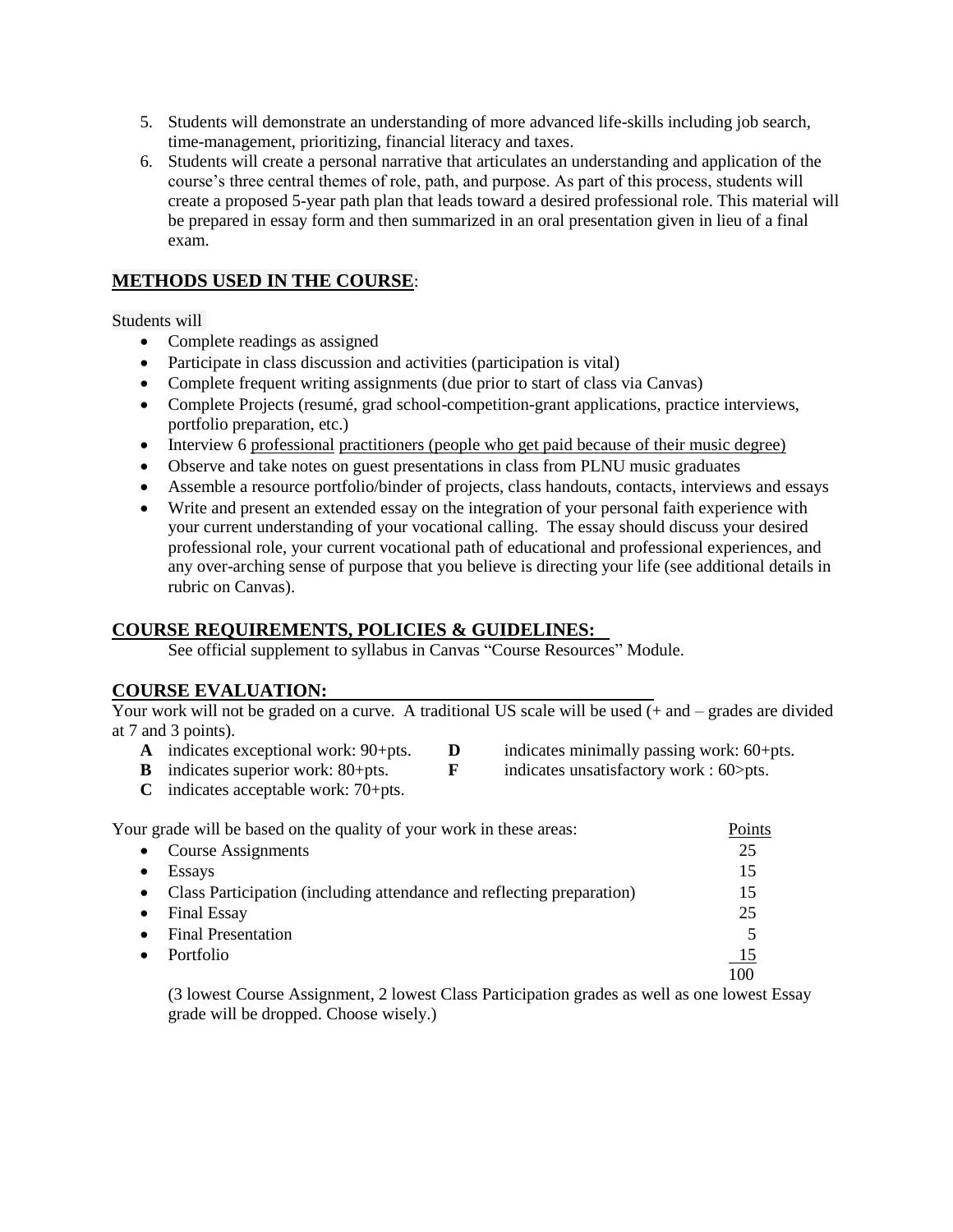### **SAYINGS For LIFE (SFL):**

Each student will be expected to present five "SFLs." Every class students will be called upon to share their favorite/guiding sayings and explain why it is important to them. Each class member will collect their favorite quotes in their portfolio along with any annotations. It would be best, early in the semester, to collect five SFLs to have at hand at any given time.

### **RESOURCE PORTFOLIO:**

Each student will create a resource portfolio of notes, projects, class handouts, contacts, interviews and essays. The form and format is up to you. Each project will have a table of contents, with categories and each item in the portfolio clearly identified and appropriately placed. Suggested category headings and items could include (but are not limited to):

Roll/Path/Purpose Producing the Product (Social Media, Letter of Application, Graduate School Application, Letters of Recommendations, Finding Employment-Landing the Job, Contacts) Finances (Budget, Taxes, Health Care, Retirement) Time Management/Prioritizing Interviews (6 informational interviews) Inspiration (Bible verses, *Bon mots*, SFL) Books to read Things to do before graduation Things to do immediately/6 months/1 year after graduation

### **RESOURCES:**

#### *The Bible*

#### **Faith**

Bridger, Francis. *Why Can't I Have Faith?* Triangle Books, 1998. Chesterton, G. K. *The Everlasting Man*. Garden City, NY: Image Books, 1955. Howard, Thomas. *Dialogue With a Sceptic*. Philadelphia: A. J. Holman, 1974. Lewis, C. S. *Mere Christianity*. New York: HarperCollins, 1952. Strobel, Lee. *The Case for Christ*.

#### **Faith and Worship through the Arts**

Best, Harold M. *Unceasing Worship: Biblical Perspectives on Worship and the Arts*. Downers Grove, IL: Intervarsity Press, 2003

Dawn, Marva J. *A Royal "Waste" of Time; The Splendor of Worshiping God and Being Church for the World*. Grand Rapids, MI: Wm. B. Eerdmans Publishing Company, 1999.

Edwards, Randy. *Revealing Riches and Building Lives*; Youth Choir Ministry in the New Millenium. St. Louis, MO: Morning Star Publishers, 2000.

#### **Finance**

Bach, David. *Smart Women Finish Rich.* rev. ed. New York: Broadway Press, 2002.

Bach, David. *Smart Couples Finish Rich*. New York: Broadway Press, 2002.

<http://www.ragstoreasonable.com/survive-variable-income-seven-steps-living-less-nothing/>

www.daveramsey.com

#### **Inspiration**

**Peale, Norman Vincent.** *The Power of Positive Thinking***.**

[http://www.ted.com/index.php/talks/benjamin\\_zander\\_on\\_music\\_and\\_passion.html](http://www.ted.com/index.php/talks/benjamin_zander_on_music_and_passion.html) **Leadership**

Hybels, Bill. *Courageous Leadership*. Grand Rapids, MI: Zondervan, 2002.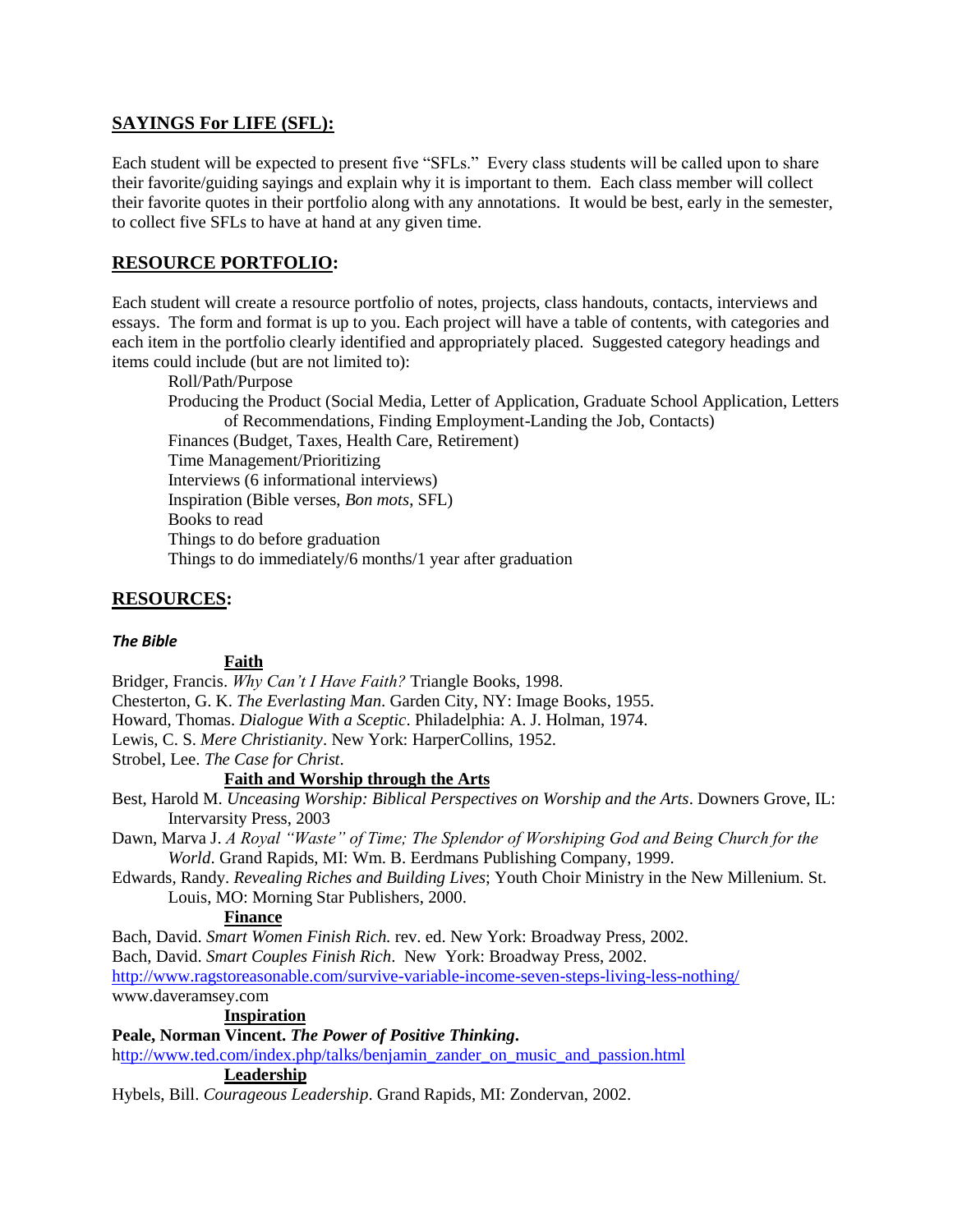**Maxwell, John C.** *Developing the Leader Within You***. Nashville, TN: Thomas Nelson, Inc. 1993. Wooden, John and Jamison, Steve.** *Wooden on Leadership***. New York: McGraw-Hill, 2005.** [http://www.ted.com/talks/simon\\_sinek\\_how\\_great\\_leaders\\_inspire\\_action#](http://www.ted.com/talks/simon_sinek_how_great_leaders_inspire_action) [http://www.ted.com/talks/simon\\_sinek\\_why\\_good\\_leaders\\_make\\_you\\_feel\\_safe?language=en](http://www.ted.com/talks/simon_sinek_why_good_leaders_make_you_feel_safe?language=en) <https://www.youtube.com/watch?v=ReRcHdeUG9Y> Why good leaders eat last

## **Music Careers**

Passman, Donald. *All You Need to Know about the Music Business*, 9<sup>th</sup> edition. Music Business Handbook and Career Guide 11th edition. 780.23 B315m Cutler, David. *The Savvy Musician*. #780.23 C989s

**Klickstein, Gerald.** *The Musician's Way: A Guide to Practice, Performance, and Wellness***. (MusiciansWay.com.)**

#### **Personal Growth**

**Covey, Stephen.** *The 7 Habits of Highly Effective People***. Rev. ed. New York: Free Press, 2004. Jay, Meg.** *The Defining Decade: Why your twenties matter—and how to make the most of them now.*  **New York: Twelve. 2012.**

*Lakein, Alan. How to Get Control of Your Time and Your Life. New York: David Mackay Co., 1973.* Powell, John*. Fully Human, Fully Alive: a New Life through a New Vision*. Niles, IL: Argus Communications, 1976.

**Williams Brown, Kelly.** *Adulting.* **New York: Grand Central Publishing. 2013.** *(Incredibly detailed, useful, and witty steps and advice, but the writing is vulgar and values espoused are not always necessarily Biblical.)*

#### **Relationships**

**Hendrix, Harville, and Hunt, Helen.** *Getting the Love You Want***. Rev. ed. New York: Holt Paperback, 2008.**

#### **Music Resources**

NEW GROVE DICTIONARY OF MUSIC AND MUSICIANS

[http://www.pointloma.edu/RyanLibrary/Databases\\_\\_Find\\_Articles\\_.htm](http://www.pointloma.edu/RyanLibrary/Databases__Find_Articles_.htm)

. "Grove Music Online" (you must click the red text first if you are accessing from outside the library). Better yet, check out the volumes at the library (great pictures).

<http://w3.rz~berlin.mpg.de/cmp/classmus.html> - a site for biographical information that has been extrapolated from the New Grove Dictionary*.*

[http://www.jsbach.org](http://www.jsbach.org/) - a wonderful site on Bach. High quality site – the best on any composer.

#### **Movies about Composers/Musicians**

While not always factually accurate (it is Hollywood, after all), these movies can often give a wonderful sense of the life, cultural context, and especially the music of these composers in a way that brings to life these remarkable and talented individuals. (I trust our students can discern that, while each film is an artistic portrayal of music and the lives of musicians, not all scenes they contain reflect values espoused by the professor or the university.)

*Amadeus* (1984), Warner Bros. A fanciful retelling of the life of the most famous prodigy of them all, W A Mozart. Even though the premise of the plot is patently false, this winner of 8 Academy Awards beautifully and spectacularly captures the spirit and feel of the Classical era and its music.

*Immortal Beloved* (1994), Columbia Pictures. The search for an anonymous "Immortal Beloved" tells some of the story of the personal challenges of the adult life of the most colossal figure in classical music, Ludwig von Beethoven.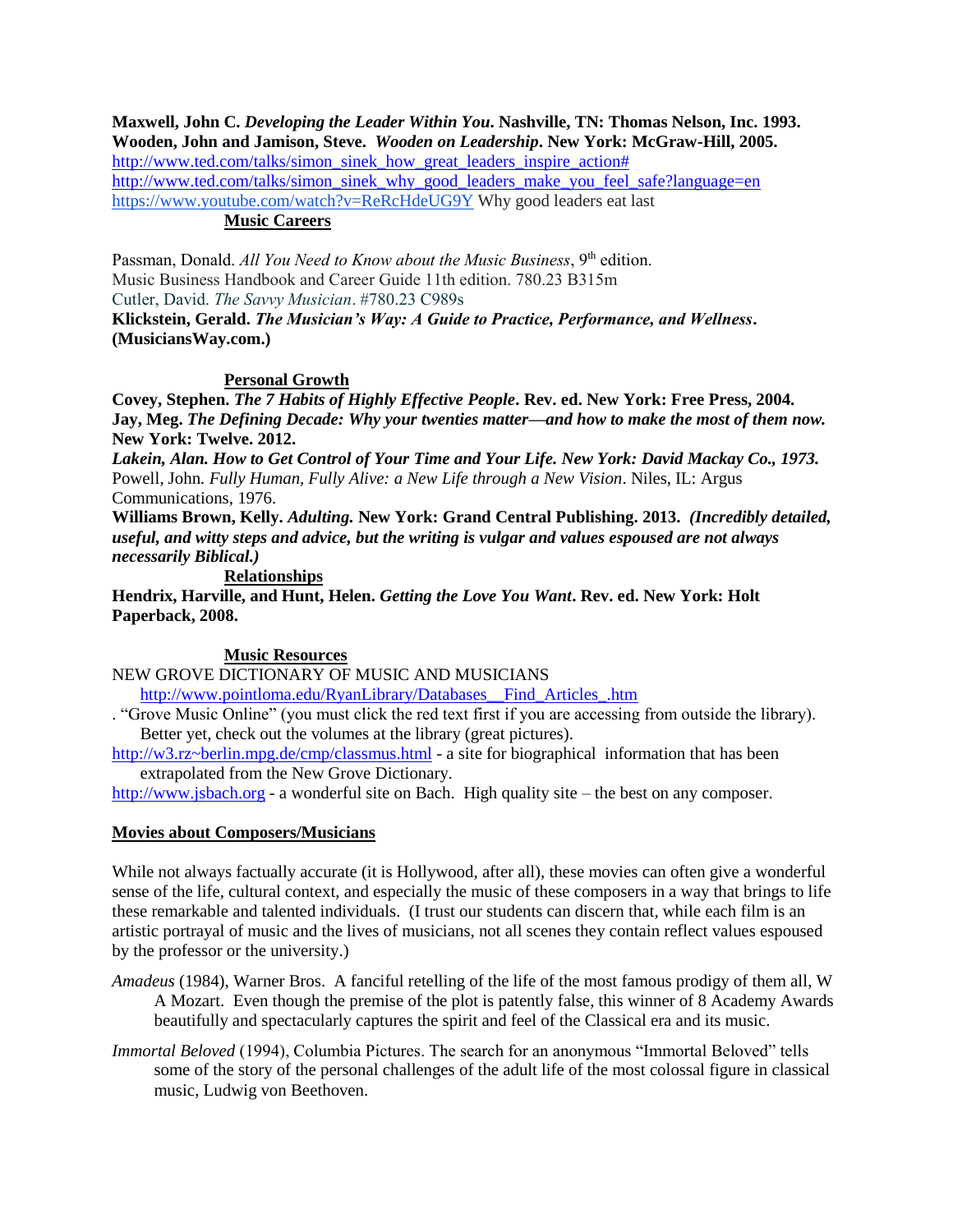*Impromptu* (1991), Sovereign Pictures. A Hollywood version of the very real romantic relationship between the female writer George Sand and the master of the piano, Frederic Chopin.

*Tous les matins du monde* (1991), Koch-Lorber Films. Perhaps the most achingly beautiful film about music I have ever seen, using the sound of the viola da gamba to explore different kinds of relationships, from romantic to professional to mentor. If this doesn't convince you Baroque music is about emotions, nothing will. Don't let the French subtitles scare you away.

**Websites**

Music Jobs

<http://www.music-jobs.com/usa/jobsboard.php#town=1505&locationName=San%20Diego%2C%20CA> Bureau of Labor Statistics

|                                     | MUH 431 FAITH, LIFE AND MUSIC<br><b>CLASS SCHEDULE</b>                                           | <b>SPRING 2019</b> |
|-------------------------------------|--------------------------------------------------------------------------------------------------|--------------------|
| <b>DATE</b>                         | <b>READING/TOPIC</b>                                                                             | <b>Assignment</b>  |
| $1.1/8-T$                           | Class Introduction; Expectations, Policies, & Syllabus; Zander presentation                      | 1                  |
| $2.1/9-W$                           | Role, Path and Purpose: Finding God's will                                                       | $\boldsymbol{2}$   |
| $3.1/14 - M$                        | Role, Path, Purpose/ BT Ch. 2: Networking:                                                       | 3, 4               |
| 4. $1/16$ W                         | Promoting Yourself: OSV—NETWORKING (BT 2)                                                        | 5, 6, 7            |
| 1/22-Martin Luther King Day         |                                                                                                  |                    |
| 5. $1/23-W$                         | Promoting Yourself: OSV: BRANDING (BT 3)                                                         | 8, 9, 10           |
| 6. $1/28$ -M                        | Promoting Yourself: BT Ch. 3a-Promotional Materials (pp. 45-49): Ev. Sp. 11, 12, 13, 14          |                    |
| $7.1/30-W$                          | Promote Yourself: OSV—RESUMES (pp. 258-265, 335-337, 342-343); C.L. 15, 16, 17                   |                    |
| $8.2/04-M$                          | Promote Yourself: OSV-LINKEDIN DEVELOPMENT CLASS                                                 | 18                 |
| 9. $2/06-W$                         | Promoting Yourself: Grad Advice #1: Jaclyn Francis (mus. ed.)                                    | 19, 20, 21         |
|                                     | 10. 2/11-M Promote Yourself: OSV: INTERVIEWS                                                     | 22, 23, 23         |
|                                     | 11. 2/13-W Promote Yourself: Biography                                                           | 25, 26, 27         |
|                                     | 12. 2/18-M Professionalism: TBA                                                                  | 28, 29             |
|                                     | 13. 2/20-W Professional Discipline: Time (BT, Ch. 11, pp. 274-283); F Essay (stats)              | 30                 |
|                                     | 14. 2/25-M Interlude: BT (pp. 141-151)                                                           | 31                 |
|                                     | 15. 2/28-W Grad Advice #2: Amy Serrano Burcombe, '11 (prof. performer/studio teacher)            | 32, 33             |
| <b>SPRING BREAK</b><br>$3/1 - 3/10$ |                                                                                                  |                    |
|                                     | 16. 3/11-M PLNU Seniors Core Competencies Assessment (mandatory)                                 | 34                 |
|                                     | 17. 3/13-W Grad Advice #2: TBA                                                                   | 35, 36             |
|                                     | 18. 3/18-M Professional Discipline: Money 1 Budget (BT: Ch. 11, 283-285)                         | 37, 38             |
|                                     | 19. 3/20-W Professional Discipline: Money 2 Debt, Credit Cards, Retirement, Insurance            | 39, 40             |
|                                     | 20. 3/26-M Professional Discipline: Money 2 (BT: Ch. 11, 285-287)                                | 41, 42             |
|                                     | 21. 3/28-W Professional Discipline: Money 3 (BT: Ch. 11, 287-294)                                | 37, 38             |
| 3/29-4/02 EASTER BREAK              |                                                                                                  |                    |
|                                     | 22. 4/04-W Freelancing BT10 pp. 253-273 Networking, Marketing, Unions, Negotiating, Contracts 39 |                    |
|                                     | 23. 4/09-M Grad Advice #3: Amy Serrano Burcombe, '11 (Prof. Performer/Private Teacher) 40, 41,   |                    |
| 42                                  |                                                                                                  |                    |
| 24. $4/11-W$                        | Getting it Together (BT, Ch. 13 pp. 321-345) Transferable skills, Day Jobs, Teaching,            |                    |
| Admin 43                            |                                                                                                  |                    |
|                                     | 25. 4/16-M Grad Advice #4: Aaron Burgett (Church Musician) TBC                                   | 44, 45             |
|                                     | 26. 4/18-W Final Essay, Exam and Portfolio Review/IDEA                                           | 46                 |
| $27.4/23-M$                         | TBA: Rebecca Laird: Women in Leadership                                                          |                    |
|                                     | 28. 4/25-W Final Class (Essay #47, Final Exam #48 and Portfolio Review)                          |                    |
| $5/4-F$                             | Final Portfolio (5:00 pm)                                                                        | 49                 |